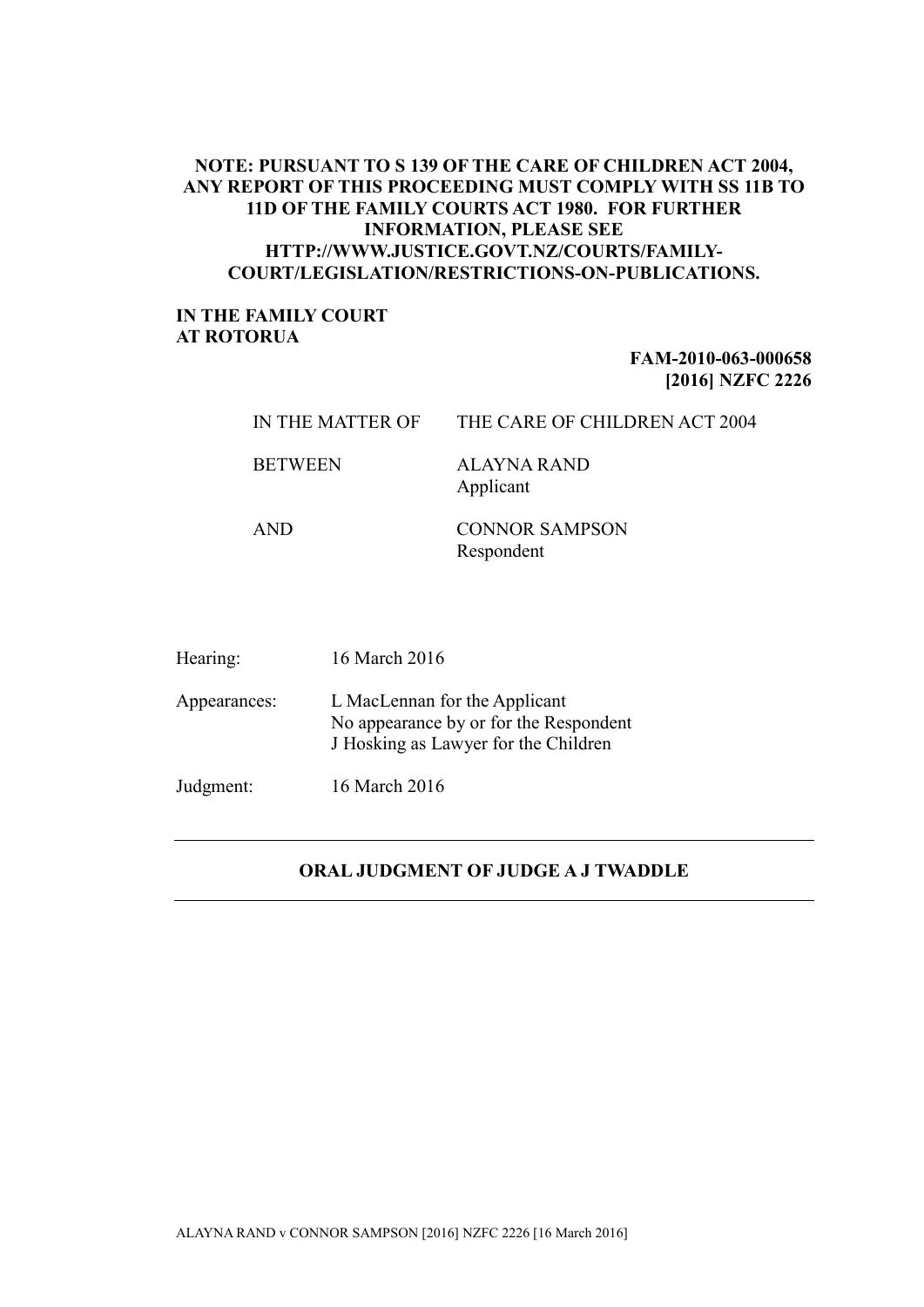[1] This is an application by Alayna Rand for a final parenting order in respect of Coco, aged five and a half, and Tabitha, aged two and a half, an order discharging a non-removal order and an order authorising her to relocate the children to Brisbane.

[2] An amended interim parenting order made on 17 November last year provides that the children are to be in the day-to-day care of Ms Rand and that the children's father, Connor Sampson, was to have supervised contact at places and on terms agreed between Mr Sampson, Ms Rand and as approved by lawyer for child.

[3] Ms Rand obtained a final protection order against Mr Sampson on 14 December 2010. An order preventing the removal of the children from New Zealand was made in July last year.

[4] Mr Sampson was directed to file affidavit evidence in November, but has not done so.

[5] Ms Rand lives with the children in [location deleted]. In her updating affidavit of 4 March she said there have been ongoing issues with respect to Mr Sampson's contact with the children. He has not had contact since November, but prior to that she had concerns that his contact had not been supervised and that the children had been exposed to domestic violence, gang members and drugs. She said Mr Sampson had frequently breached the protection order. She believes Mr Sampson uses P, which causes him to act angrily and irrationally. She is fearful of Mr Sampson.

[6] Ms Rand wants to relocate to Brisbane to make a new start for herself and the children. She said she has a good support network in Brisbane, consisting of three aunts and various good friends. She would live initially with an aunt and her husband. She has been offered a job as a process worker at [name of company deleted]. The children would attend [name of school deleted], which is in the same suburb as she intends to live. Coco would start school when she turns six. She proposes that the children will return to New Zealand two or three times a year for contact with Mr Sampson and his family. She anticipates this contact will occur in